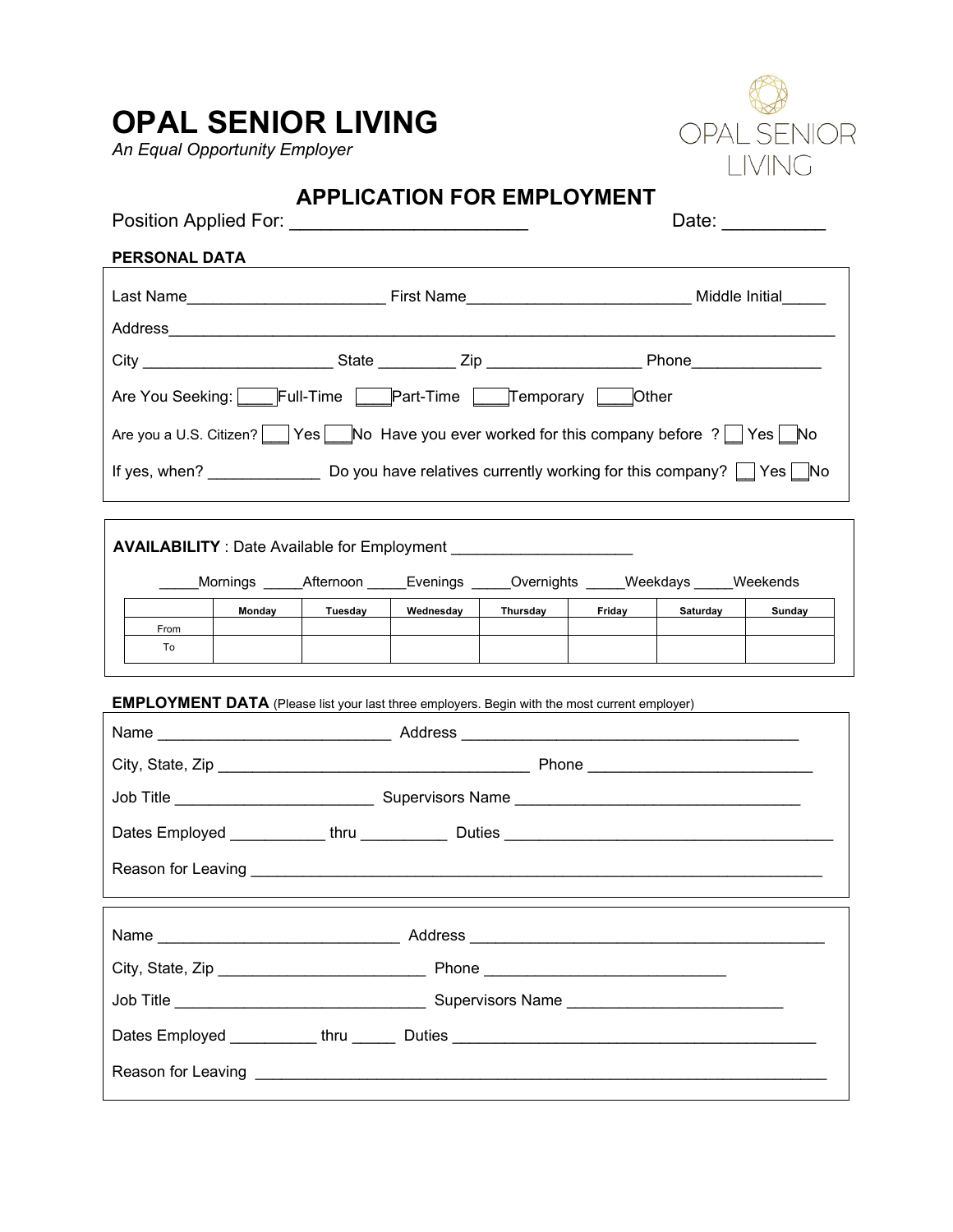| Name                                                                                                                                                                                                                           |                                                                                                                                                                                                                                |  |  |
|--------------------------------------------------------------------------------------------------------------------------------------------------------------------------------------------------------------------------------|--------------------------------------------------------------------------------------------------------------------------------------------------------------------------------------------------------------------------------|--|--|
|                                                                                                                                                                                                                                | Phone experience and the phone of the state of the state of the state of the state of the state of the state of the state of the state of the state of the state of the state of the state of the state of the state of the st |  |  |
| Job Title _______________________________                                                                                                                                                                                      | Supervisors Name                                                                                                                                                                                                               |  |  |
| Dates Employed _________thru _______                                                                                                                                                                                           |                                                                                                                                                                                                                                |  |  |
| Reason for Leaving the contract of the contract of the contract of the contract of the contract of the contract of the contract of the contract of the contract of the contract of the contract of the contract of the contrac |                                                                                                                                                                                                                                |  |  |
| May we contact your current employer?<br>Yes  <br><b>No</b>                                                                                                                                                                    |                                                                                                                                                                                                                                |  |  |

**SPECIAL SKILLS AND/OR TRAINING:** (Please indicate any additional skills, experience or training that would contribute to the position for you are applying.)  $\mathcal{L}_\mathcal{L} = \mathcal{L}_\mathcal{L} = \mathcal{L}_\mathcal{L} = \mathcal{L}_\mathcal{L} = \mathcal{L}_\mathcal{L} = \mathcal{L}_\mathcal{L} = \mathcal{L}_\mathcal{L} = \mathcal{L}_\mathcal{L} = \mathcal{L}_\mathcal{L} = \mathcal{L}_\mathcal{L} = \mathcal{L}_\mathcal{L} = \mathcal{L}_\mathcal{L} = \mathcal{L}_\mathcal{L} = \mathcal{L}_\mathcal{L} = \mathcal{L}_\mathcal{L} = \mathcal{L}_\mathcal{L} = \mathcal{L}_\mathcal{L}$ 

 $\mathcal{L}_\mathcal{L} = \mathcal{L}_\mathcal{L} = \mathcal{L}_\mathcal{L} = \mathcal{L}_\mathcal{L} = \mathcal{L}_\mathcal{L} = \mathcal{L}_\mathcal{L} = \mathcal{L}_\mathcal{L} = \mathcal{L}_\mathcal{L} = \mathcal{L}_\mathcal{L} = \mathcal{L}_\mathcal{L} = \mathcal{L}_\mathcal{L} = \mathcal{L}_\mathcal{L} = \mathcal{L}_\mathcal{L} = \mathcal{L}_\mathcal{L} = \mathcal{L}_\mathcal{L} = \mathcal{L}_\mathcal{L} = \mathcal{L}_\mathcal{L}$ \_\_\_\_\_\_\_\_\_\_\_\_\_\_\_\_\_\_\_\_\_\_\_\_\_\_\_\_\_\_\_\_\_\_\_\_\_\_\_\_\_\_\_\_\_\_\_\_\_\_\_\_\_\_\_\_\_\_\_\_\_\_\_\_\_\_\_\_\_\_\_\_\_\_\_\_\_\_\_\_\_\_\_\_\_\_\_\_\_\_\_\_\_\_\_\_\_\_\_\_\_\_\_\_\_

| <b>EDUCATIONAL BACKGROUND</b>                                                                                  |                      |                        |  |  |
|----------------------------------------------------------------------------------------------------------------|----------------------|------------------------|--|--|
|                                                                                                                |                      |                        |  |  |
| <b>Name</b>                                                                                                    | <b>Degree Earned</b> | <b>Course of Study</b> |  |  |
| <b>High School</b>                                                                                             |                      |                        |  |  |
| College                                                                                                        |                      |                        |  |  |
| Vocational/Trade                                                                                               |                      |                        |  |  |
| <b>LICENSES/CERTIFICATIONS</b>                                                                                 |                      |                        |  |  |
|                                                                                                                |                      | Exp Date: ___________  |  |  |
|                                                                                                                |                      |                        |  |  |
|                                                                                                                |                      |                        |  |  |
| Have you ever been convicted of a crime, including any sex-related offenses?<br>Yes No If yes, please explain: |                      |                        |  |  |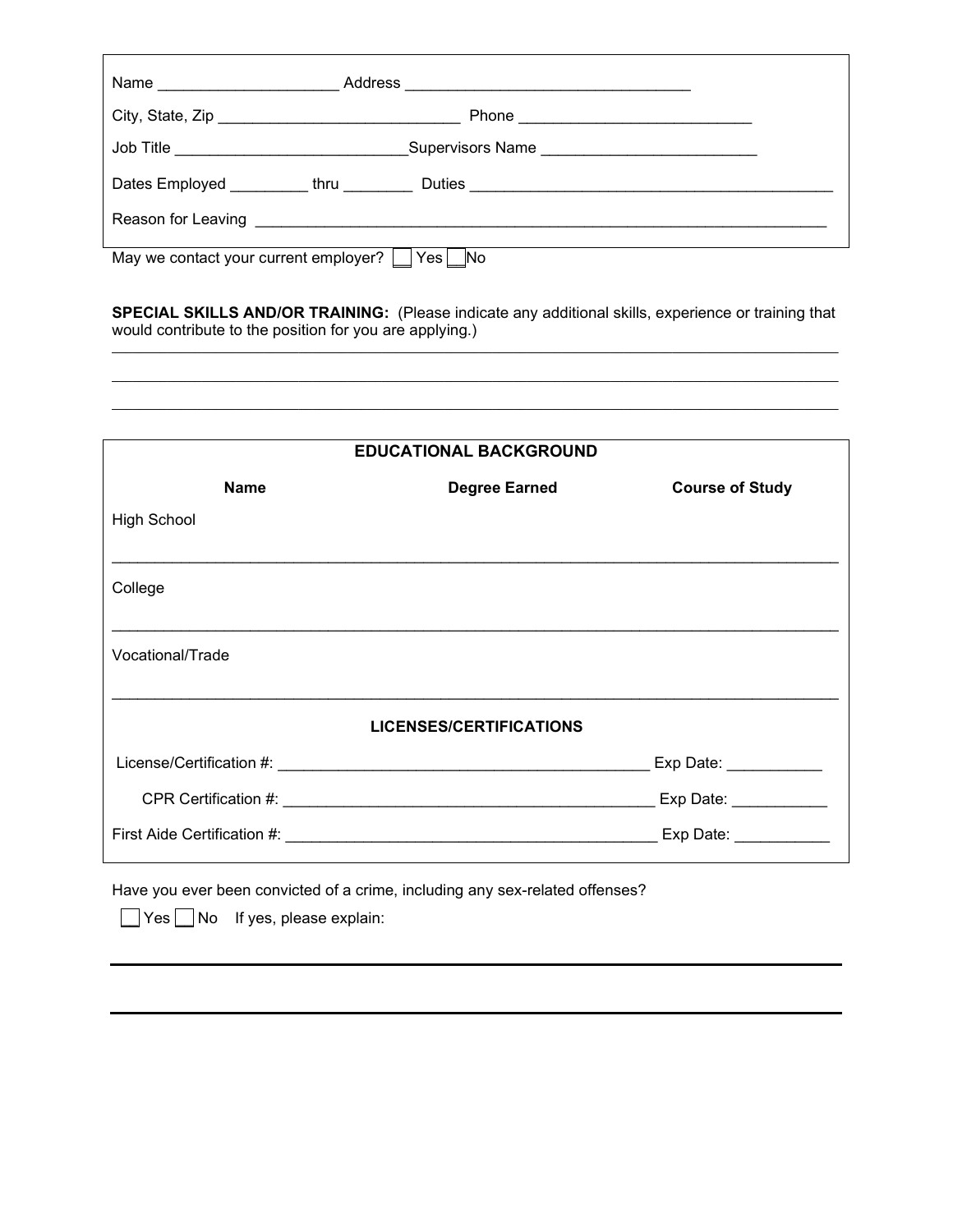| <b>REFERENCES</b><br>List individuals familiar with your capabilities. |                          |  |                     |  |
|------------------------------------------------------------------------|--------------------------|--|---------------------|--|
| Name                                                                   | Years Known Relationship |  | Contact Information |  |
| Name                                                                   | Years Known Relationship |  | Contact Information |  |

#### **EMERGENCY CONTACT**

 $\overline{\phantom{a}}$  , and the contribution of the contribution of the contribution of the contribution of the contribution of the contribution of the contribution of the contribution of the contribution of the contribution of the

\_\_\_\_\_\_\_\_\_\_\_\_\_\_\_\_\_\_\_\_\_\_\_\_\_\_\_\_\_\_ \_\_\_\_\_\_\_\_\_\_\_\_ \_\_\_\_\_\_\_\_\_\_\_\_\_\_\_\_\_\_\_\_\_\_\_\_\_\_\_\_ Name Relationship Phone

**Address** 

### **CERTIFICATION**

**By signing this application**, I certify that I have read the above statements of understanding or have had them read to me and I am furnishing the requested information. I certify, to the best of my knowledge and belief, that the preceding information, the information on any resume I have submitted, and the information supplied during the interview process is true, correct and complete to the best of my knowledge and information given on this application truly represents my background and experiences. I understand that false or misleading information or omissions on the application, resume and/or during the interview process may disqualify me from further consideration for employment or be grounds for immediate termination of employment with Opal Senior Living. I hereby authorize my current and former employers (including the U.S. Government or U.S. Military), personal references, registration and licensing boards, and educational institutions listed on my application for employment, to furnish Opal Senior Living with any job-related information requested. I also permit Opal Senior Living to conduct a police and courts records investigation of my background, if relevant to the job for which I am applying. Not-withstanding any provisions of Federal or State law. Also, I hereby release from all liability and responsibility all persons or corporations requesting or supplying such information. I expressly waive any right I have to review confidential material or information received by Opal Senior Living from a previous employer or educational institution.

I understand that if I am employed by Opal Senior Living, I will be required to provide a current Motor Vehicle record in order to operate an Opal Senior Living motor vehicle. My signature below authorizes the Opal Senior Living to request, as needed, a copy of my motor vehicle operator's record for the express purpose of confirming the licensing requirements for this position, and/or for identifying insurance liabilities.

I further understand that, if I am hired by Opal Senior Living, my employment is "at will" and that either Opal Senior Living or I can terminate the employment relationship at any time, with or without notice, and with or without cause.

Finally, I attest, under penalty of perjury, that I am legally authorized to work in the United States.

#### **Signature of Applicant** Date **Date Date**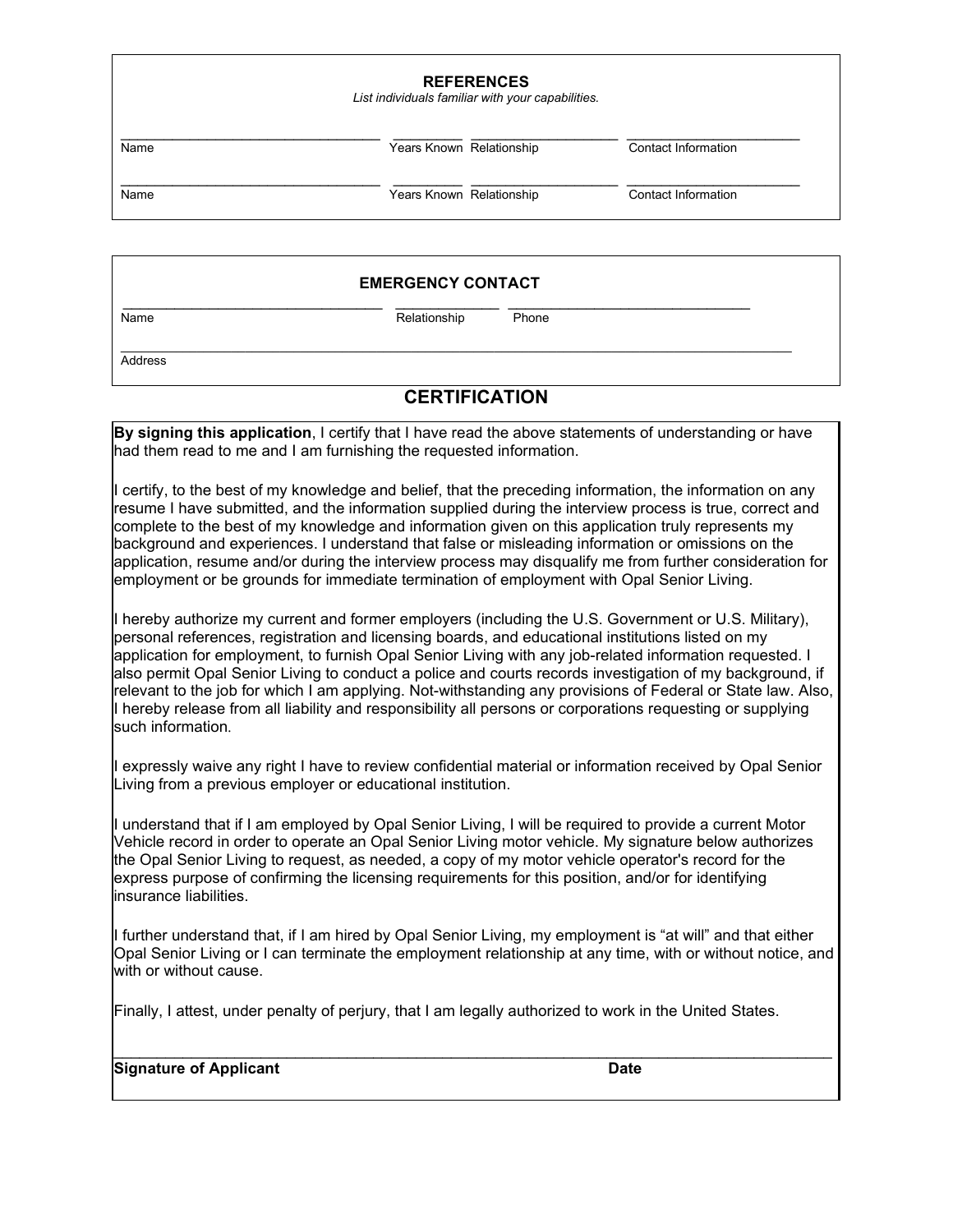| Please provide copies of 2 forms of identification issued by a government agencies. |                                  |  |  |  |  |
|-------------------------------------------------------------------------------------|----------------------------------|--|--|--|--|
| <b>ID Examples:</b>                                                                 |                                  |  |  |  |  |
| <b>Driver's License</b>                                                             | <b>Social Security Card</b>      |  |  |  |  |
| $\Box$ Military Identification                                                      | <b>Birth Certificate</b>         |  |  |  |  |
| <b>Government Issued Picture ID</b><br>$\Box$                                       | $\Box$ Voter's Registration Card |  |  |  |  |
|                                                                                     |                                  |  |  |  |  |
| Or $\Box$ Passport                                                                  |                                  |  |  |  |  |

## **OFFICE USE ONLY**

| Interviewed by <b>Executive Service Service Service Service Service Service Service Service Service Service Service Service Service Service Service Service Service Service Service Service Service Service Service Service Serv</b><br>Comments |          |             | Date |  |
|--------------------------------------------------------------------------------------------------------------------------------------------------------------------------------------------------------------------------------------------------|----------|-------------|------|--|
|                                                                                                                                                                                                                                                  |          |             |      |  |
| Recommend Hire Yes No                                                                                                                                                                                                                            |          |             |      |  |
| Part-Time <sup>N</sup> Full-Time                                                                                                                                                                                                                 | Position |             |      |  |
| Starting Wage                                                                                                                                                                                                                                    | per hour | Start Date: |      |  |